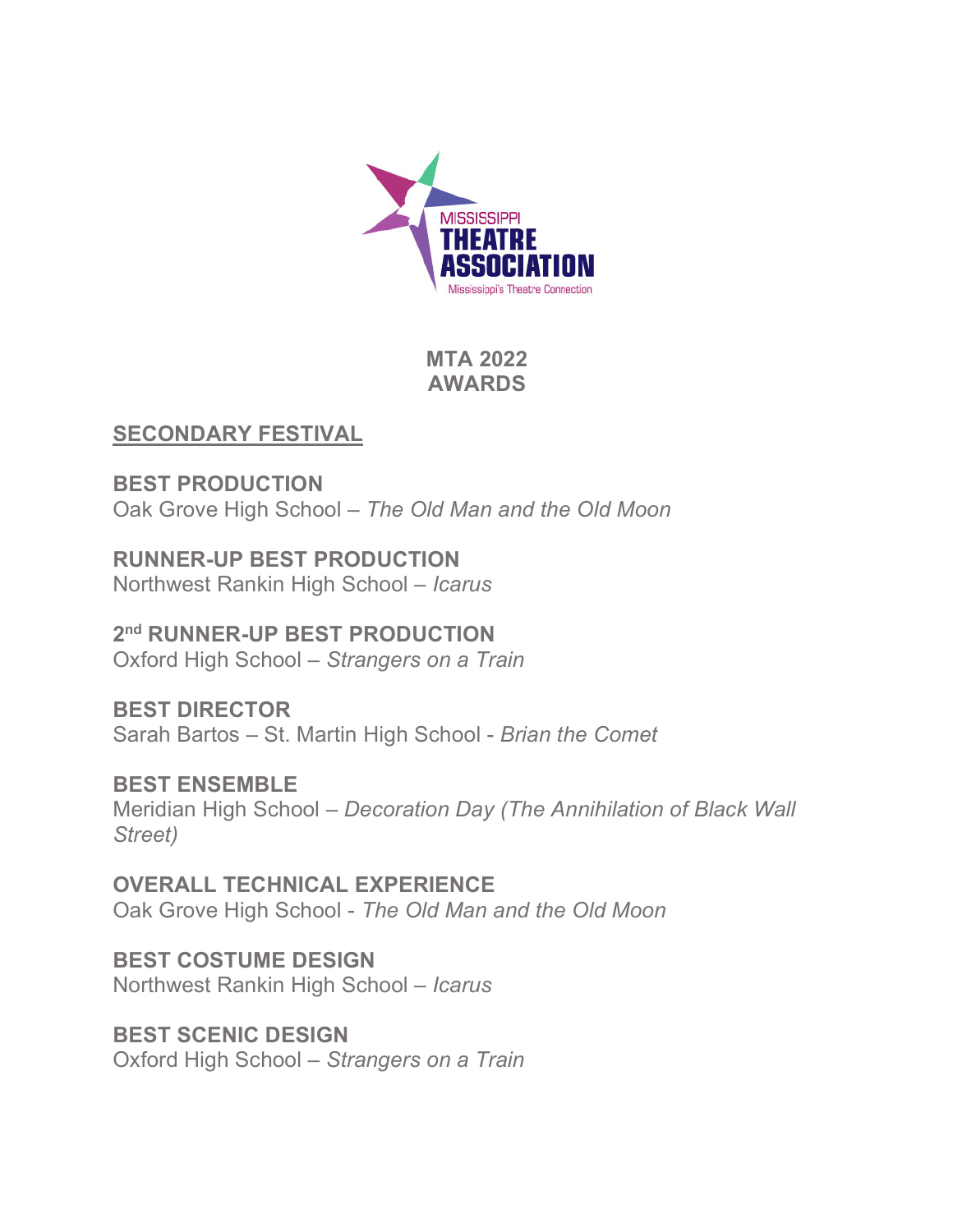## **BEST ACTRESS**

Angelique Herrin ("Jude") – St. Martin High School - *Brian the Comet*

## **BEST ACTOR**

Alex Yang ("Old Man") – Oak Grove High School - *The Old Man and the Old Moon*

## **BEST SUPPORTING ACTRESS**

Sabrina Smith ("Minos") – Northwest Rankin High School -*Icarus*

## **BEST SUPPORTING ACTOR**

Shacobe Rush ("Pastor Whitaker" – Meridian High School –*Decoration Day*

# **ALL STAR CAST**

- Jackson Prep High School *The Miraculous Journey of Edward Tulane* – Will Dungey ("Musician")
- Jackson Prep High School *The Miraculous Journey of Edward Tulane* - Josh McDonald ("Man 3")
- Meridian High School *Decoration Day (The Annihilation of Black Wall Street)* – Emily Gowdy ("Mary Collins"
- Meridian High School *Decoration Day (The Annihilation of Black Wall Street)* – Dick Rowland ("BootBlack")
- Northwest Rankin High School *Icarus* Brenna Burke ("Pasiphae")
- Northwest Rankin High School *Icarus* Will Mask ("Icarus")
- Oak Grove High School *The Old Man and the Old Moon* Nick Singleterry ("Perry")
- Oak Grove High School *The Old Man and the Old Moon* Farrah Wild ("Captain")
- Oxford High School *Strangers on a Train* Miles Carradine ("Charles Bruno"
- Oxford High School *Strangers on a Train* Thomas Dyminski ("Guy Haines")
- St. Martin High School *Brian the Comet* Blake Swain ("Dad")
- St. Martin High School *Brian the Comet* Jonathan Steele ("Brian")
- St. Patrick High School *Check Please* Sofia Carreon ("The Dates")
- St. Patrick High School *Check Please* Thomas Owen ("The Dates")
- Stone High School *I and You* Randy "Matt" Cameron ("Anthony")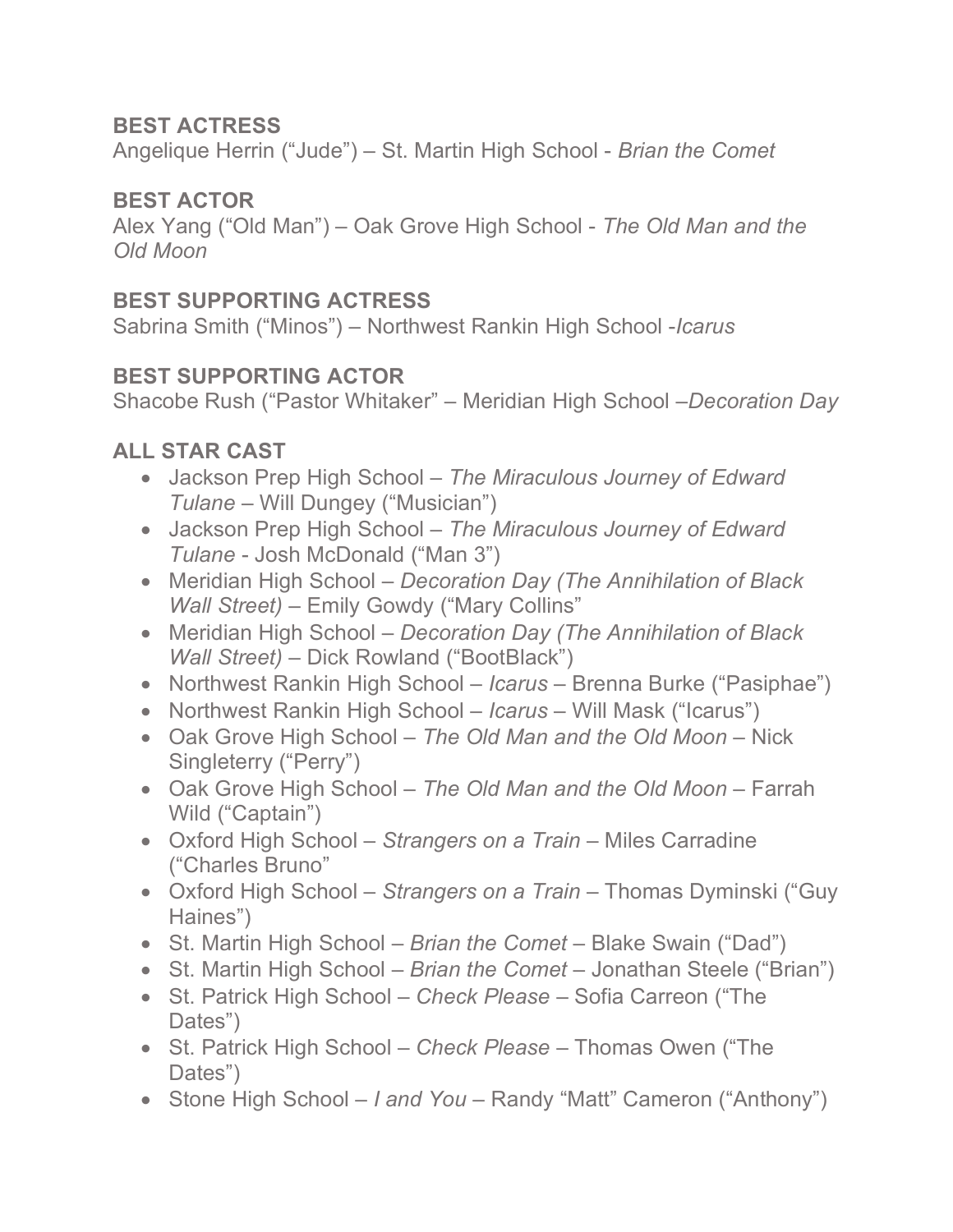#### **SPECIAL RECOGNITION AWARDS**

- The Nia Award for Raising Awareness of Social Justice Meridian High School - *Decoration Day* \*"Nia" means "purpose" and is the fifth principle of Kwanzaa: "to make our collective vocation the building and developing of our community, in order to restore our people to their traditional greatness".
- Special Achievement in Choreography Oxford High School *Strangers on a Train*
- Special Achievement in Original Musical Composition and Performance – Oak Grove High School - *The Old Man and the Old Moon*
- Special Achievement in Puppetry Jackson Prep High School *The Miraculous Journey of Edward Tulane*

### **THEATRE FOR YOUTH FESTIVAL**

#### **BEST PRODUCTION**

Clinton High School – *Sleeping Beauty*

#### **RUNNER-UP BEST PRODUCTION**

Ocean Springs High School - *A Vaudeville Alice in Wonderland*

#### **BEST ACTOR**

Jacob Williams - Mad Hatter - *A Vaudeville Alice in Wonderland* - Ocean Springs High School

# **BEST ACTRESS**

Nijah Williams – Griselda - *Sleeping Beauty* - Clinton HS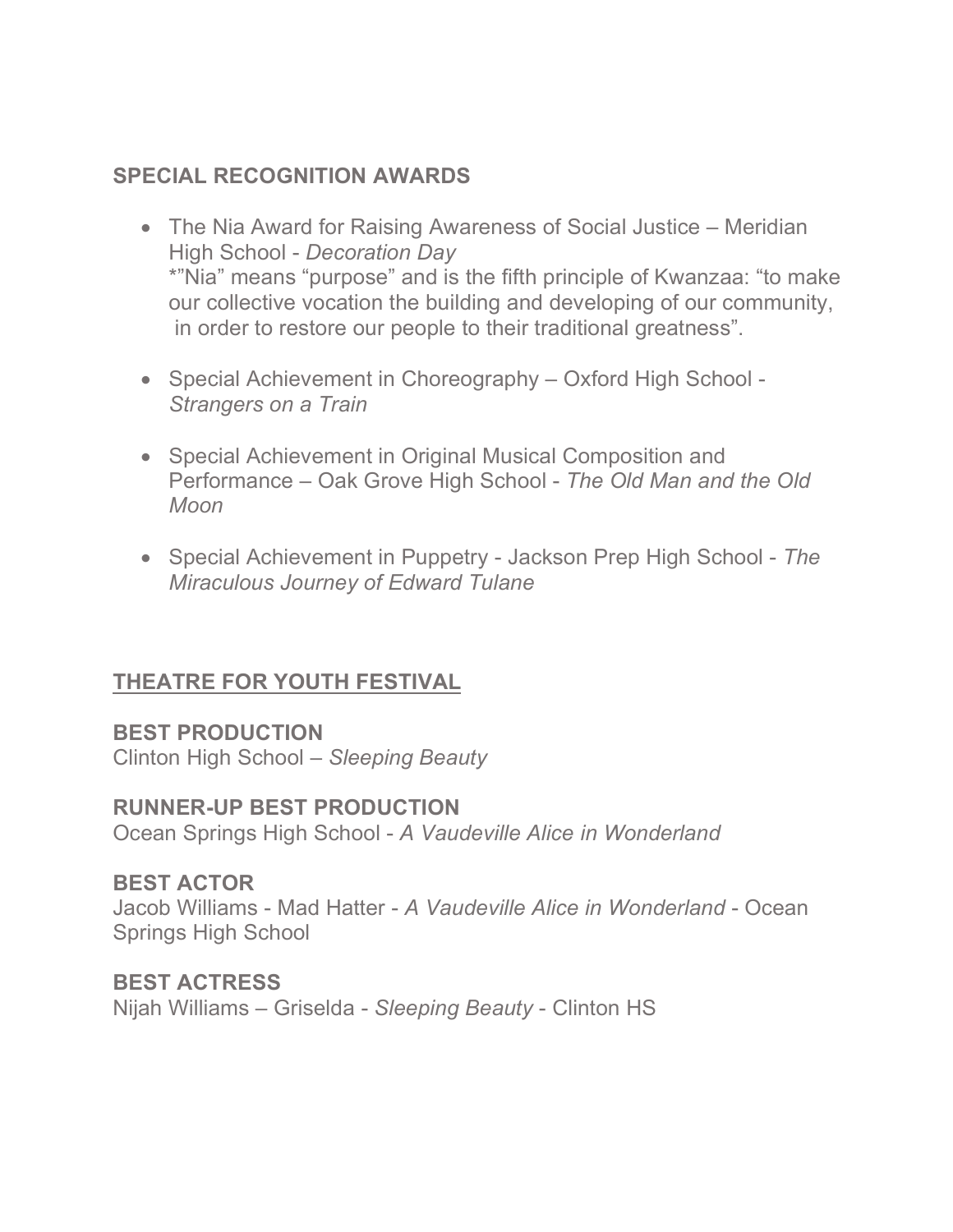# **ALL STAR CAST**

- Paige Stephens *Jungle Book* Oak Grove High School
- Brooklin Gall *Jungle Book*  Oak Grove High School
- Brooke Mckissack *Wild Island Adventure* Stone High School
- Samuel Somerwell *A Vaudeville Alice in Wonderland* Ocean Springs High School
- Malayna Knapp *A Vaudeville Alice in Wonderland* Ocean Springs High School
- Jerusha Dasary *Sleeping Beauty* Clinton High School
- Mary Parker *Sleeping Beauty* Clinton High School
- Shannon Lea *Monster Camp* Northwest Rankin High School
- Clay Nelson *Monster Camp* Northwest Rankin High School

# **SPECIAL RECOGNITION AWARDS**

- Best Small Ensemble *Jungle Book* Oak Grove High School
- Special Achievement in Mask Design *Jungle Book* Oak Grove High School
- Best Onstage Accompanist Grace Ann Courtney *Wild Island Adventure* - Stone High School
- Special Achievement in Direction: Devin Carter, A Vaudeville Alice in Wonderland - Ocean Springs High School
- Special Achievement in Overall Design Concept and Execution *A Vaudeville Alice in Wonderland* - Ocean Springs High School
- Excellence in Storytelling *Sleeping Beauty* Clinton High School
- Impact Award for Addressing the Significant Topic of Bullying *Monster Camp* - Northwest Rankin High School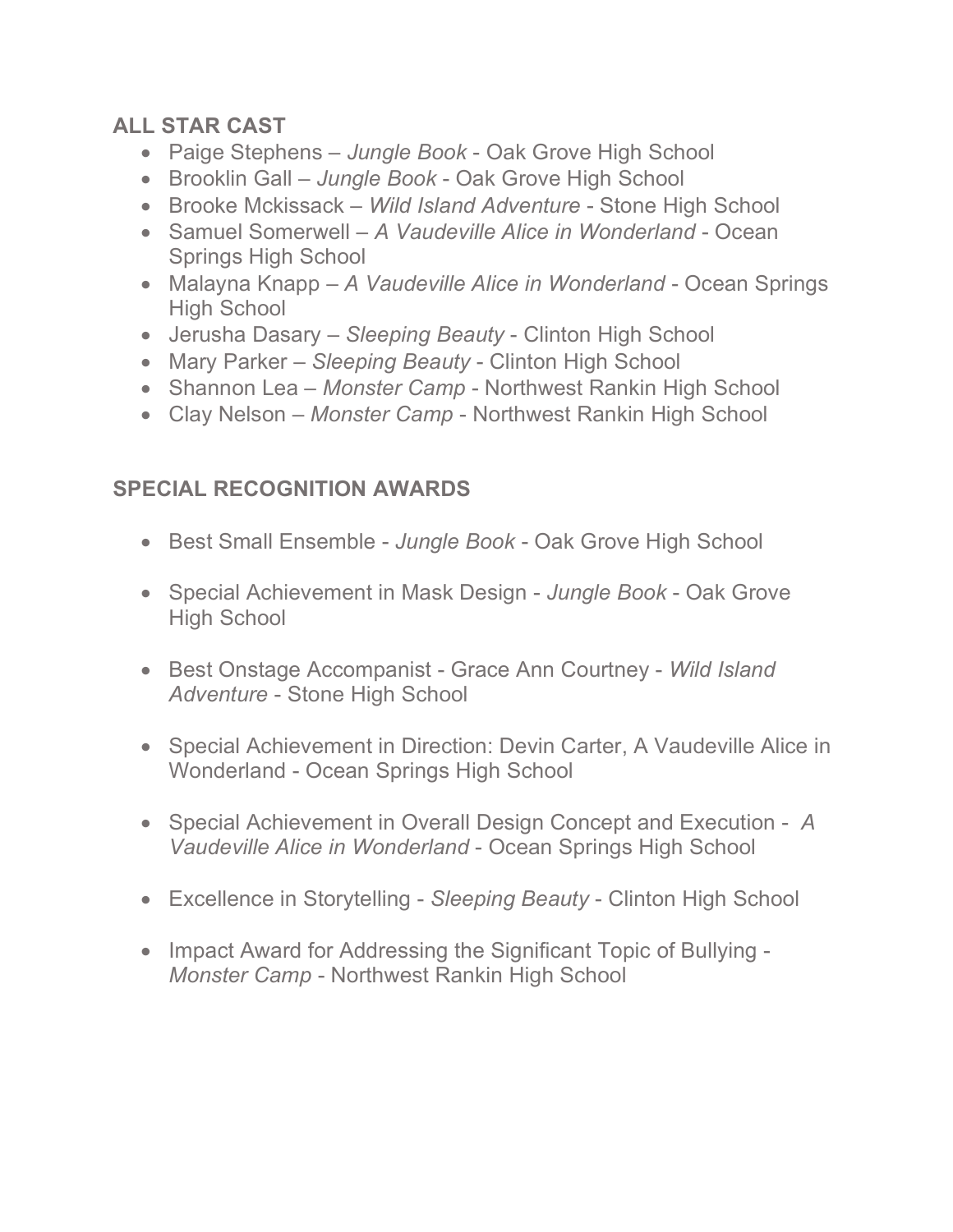## **PLAYWRITING FESTIVAL**

## **Youth**

- 1st Place *January 21, 2071* by Sydney Knotts
- 2nd Place *Cursed Party Punch* by Lauren Stamps
- 3rd place *Don't None Get Old but the Clothes* by Taylor Lafayette

# **Adult**

- 1<sup>st</sup> Place *Drinks on Me* by Prince Duren
- 2nd Place *San Francisco Emperor* by Jordan West
- 3rd Place *Voting for Cynics* by Amile Wilson.

# **ADULT INDIVIDUAL EVENT FESTIVAL**

# **Acting**

 $1<sup>st</sup>$  – Keri Horn 2<sup>nd</sup> – Dena Thornburg 3rd – Katherine Grisham

### **Musical**

1<sup>st</sup> – Rachel Thaggard 2<sup>nd.-</sup> Austin McGehee